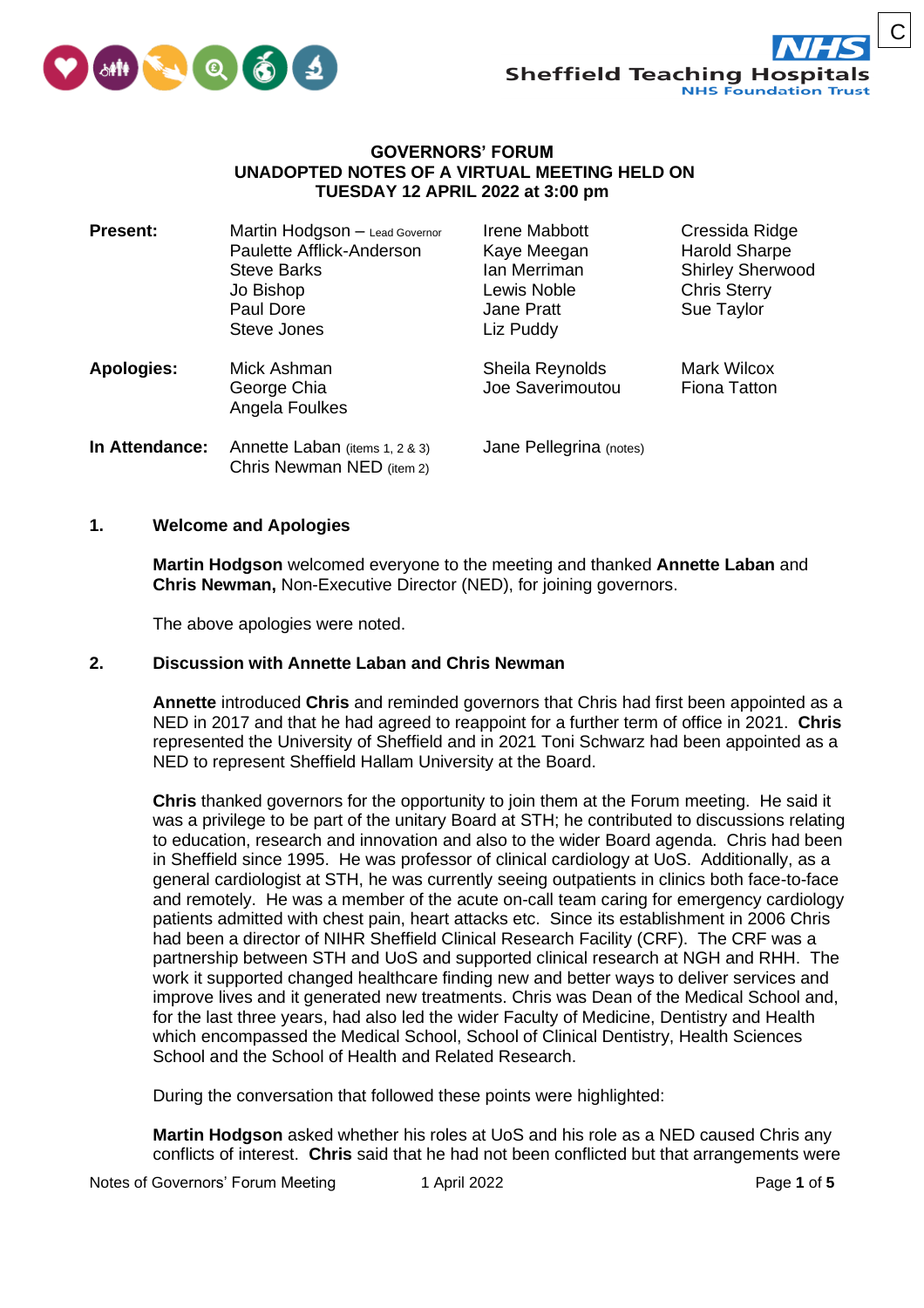in place to declare and manage any conflicts.

**Steve Barks** asked whether Covid-19 had impacted on the education and training of medical students. **Chris** said it had been challenging to ensure appropriate placements for medicine and nursing students and there had been additional complexities for dental students but that students had continued to graduate. In response to a query from **Chris Sterry** about training in learning disabilities and autism for medical students, **Chris Newman** said this training was incorporated across all areas for students and also for staff. **Lewis Noble** asked what major changes in teaching in recent years stood out. **Chris** said there was a much flatter team structure in the management of patients which provided exposure for students to other professionals including in the voluntary and charitable sectors. He also highlighted the information revolution; the totality of available knowledge was incomparable and enabled access to data and a wide range of colleagues.

In response to **Martin Hodgson's** query about how closely STH and UoS worked together and whether this was likely to expand, **Chris** said that UoS's research and innovation strategy relied on close links with the NHS but there was always more that could be done and there were good communication channels to take this forward, particularly in building on the close relationship that had developed in the response to Covid-19. **Steve Barks** asked whether there were relationships between UoS and STH in other UoS faculties. **Chris** said there were many and highlighted Science, Social Sciences and Health and Social Care as examples. **Liz Puddy** suggested sustainability as an area for future collaboration.

Responding to **Annette's** question about what the next big innovation on the horizon might be; **Chris** highlighted the value of access to very large data sets and the application of data in its broadest sense, additionally gene therapy and very advanced therapies.

**Martin** thanked **Chris** for the interesting conversation. **Chris** left the meeting at this point.

- **3. Council of Governors' Matters**
- **3.1 Council of Governors' Meetings**

## **3.1.1 Review of two CoG meetings on 29 March 2022**

There were no comments on the two CoG meetings held on 29 March 2022.

## **3.1.2 Discussion of Possible Agenda Items for CoG Meeting on 24 May 2022**

Following review of the previously circulated draft CoG Agenda the following points emerged:

- Governors welcomed the opportunity to include a clinical presentation. **Annette** said she would discuss possible topics with Kirsten Major.
- For a future meeting **Martin Hodgson** proposed an update on the IRAR, **Annette AGREED** to keep this under review.
- Governors proposed an update from NEDs on their activities. **Annette AGREED**. She also updated that discussions were currently taking place exploring opportunities, when appropriate, to invite governors to join NEDs on back to the floor visits.
- **Annette AGREED** that, rather that there should be an agenda item updating on the CQC inspection and Well-Led Review.

Taking account of the above points the proposed Agenda for the May meeting was **APPROVED**.

**ACTION: Jane** was asked to confirm the Agenda with **Sandi Carman**.

## **3.2 Update from CoG Nomination and Remuneration Committee (NRC)**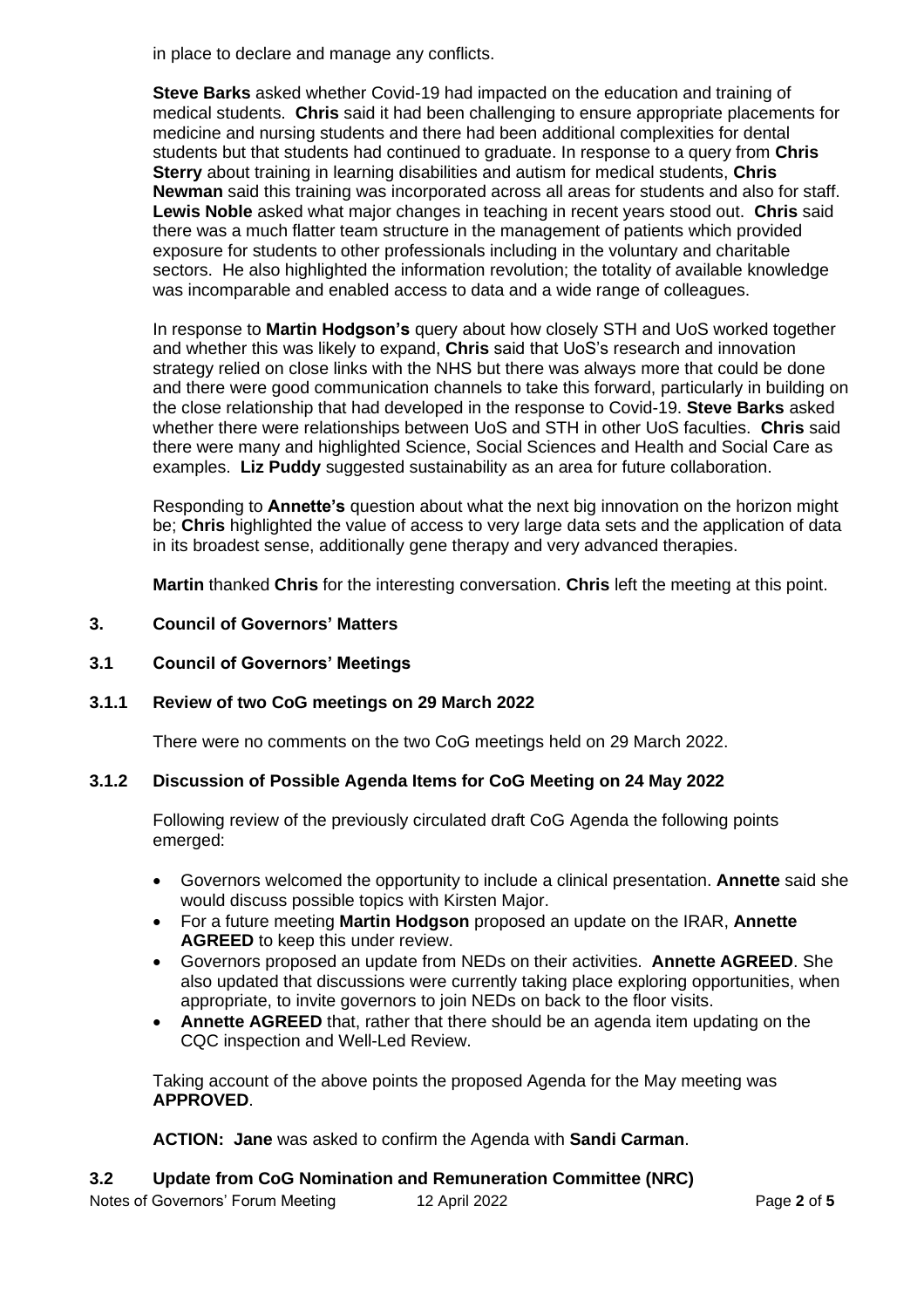As Vice-Chair of the NRC **Steve Barks** provided an update on the Committee's recent business. He said that the NRC was currently engaged in two pieces of work:

- 1. The annual appraisal of the Chair and of the NEDs: he thanked governors who had contributed feedback and added that CoG would be apprised of the outcomes.
- 2. The appointment of a new NED: there would be an NRC meeting on 25 April to review progress; longlisting and shortlisting meetings would be held and the formal interviews would take place on 7 June. An extraordinary private CoG meeting would be arranged in June to approve the NRC's recommendation.

**Annette** left the meeting at this point.

#### **4. Governors' Forum Matters**

#### **4.1 Notes of the Governors' Forum Meeting held on 21 February 2022 and Matters Arising**

**Martin Hodgson** referred to the draft Notes of the Forum meeting held on 21 February 2022. Following review the Notes were **AGREED**.

There were no matters arising not covered elsewhere on the Agenda.

## **4.2 Review of proposed update of the Code of Conduct for Governors**

Referring to Paper C, proposed updates to the Code of Conduct for Governors, **Martin Hodgson** reported that previously a group of governors had contributed to a review of the Code of Conduct for Governors and their views (shown as track changes) were incorporated in the document.

During discussion the following points emerged:

Referring to the recent announcement by the Chair that, in line with requirements being made of Board members, in order to be eligible to continue in the role, governors would be required to confirm that they were vaccinated against Covid-19, **Steve Barks** proposed that, to safeguard against future challenges to this or other measures proposed in relation to future health emergencies, it would be appropriate to incorporate wording into the Code of Conduct for Governors. This was **AGREED**.

**Harold Sharpe** was concerned about Occupational Health Checks for governors. Assurance was provided that this was not seen as a means to seek to exclude governors on the contrary it was to determine where appropriate support could be provided to enable all governors to participate fully. **Harold** asked that the wording in the Code should be amended to reflect this.

#### **4.3 Update on arrangements for a Governors' Forum Time Out**

**Martin Hodgson** said it was unfortunate that, due to several apologies from governors, the Forum Time Out had been postponed. He said that governors would be canvassed shortly with new dates and he would circulate a discussion document to generate governors' thoughts ahead of the event.

# **4.4 Governors' Involvement in Trust Committees and Workstreams**

**Shirley Sherwood** reported on the work of the **Patient First Group (PFG)**, which she cochaired. She reminded governors that the purpose of the Group was to provide patient input and experience towards ensuring that STH was able to create brilliant care pathways and processes for every patient every time. The Group was established to support, drive, challenge and advise the programme of work of the Vanquishing Variation Steering Group.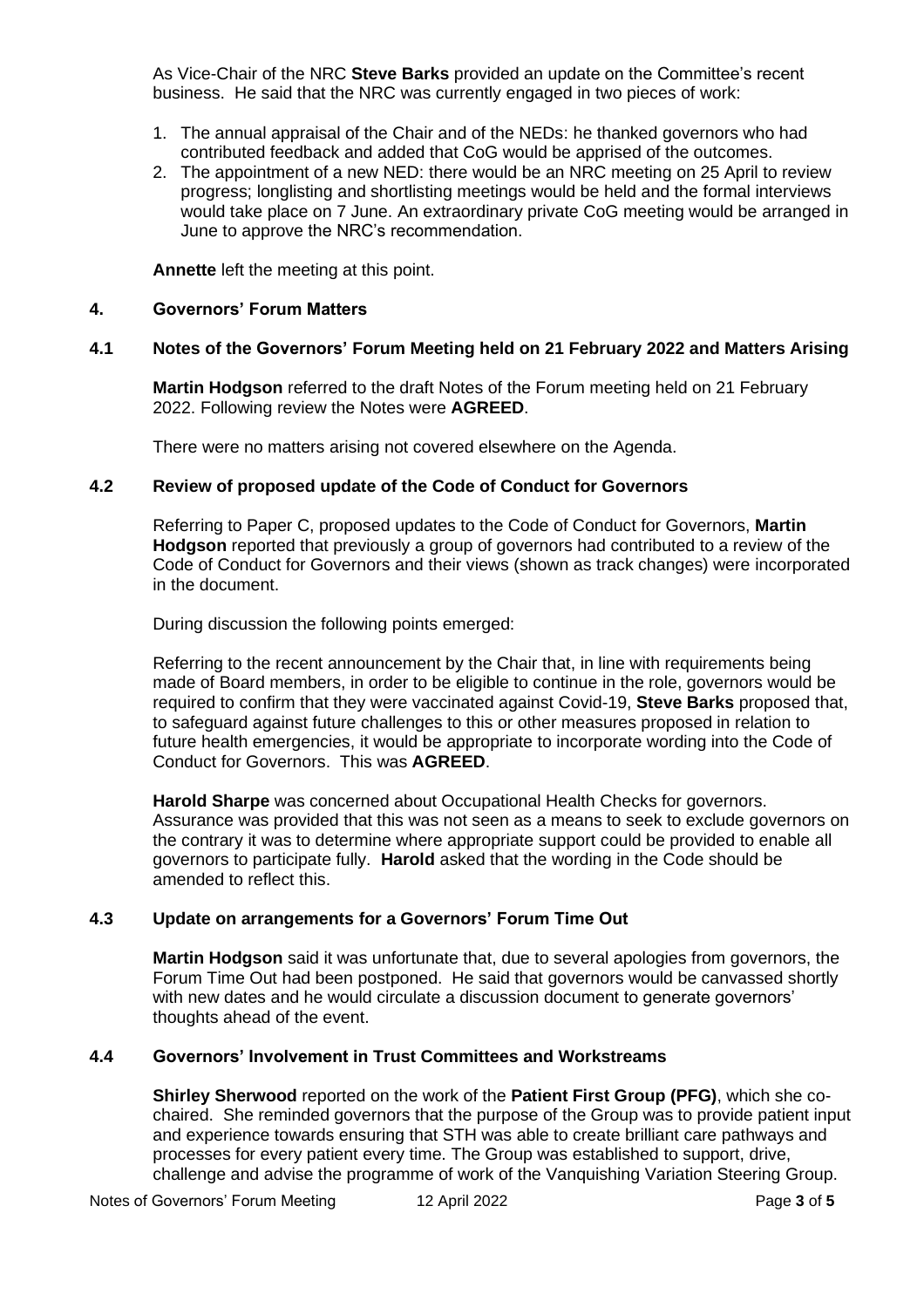The PFG sought to be representative of patients and carers experiencing various aspects of healthcare; PFG members included current governors, past governors, patients, carers and some members of the public; the PFG was always happy to welcome new members. **Shirley** said the Group met monthly and was facilitated by Paul Griffiths, Deputy Director of Organisational Development. She described some of the areas the Group had looked at:

- Positive and negative aspects of the inpatient discharge process, including long waits for medication prior to leaving hospital and the wide range/quality of information provided on discharge. Balbir Bhogal, Performance and Information Director, had welcomed the PFG's feedback.
- Arrangements and performance of the Patient Booking Hub had been reviewed with Richard Maxted.
- Feedback on the My Pathway app had been provided.
- Comments had been sought on a new dementia friendly falls leaflet.

Future projects were identified by the Group and included looking at A&E and also the impact of the CQC Report.

**Shirley** said that if any governors were interested in joining the PFG they could contact her via **Jane Pellegrina.**

There were no questions from governors**.**

**Martin** thanked **Shirley** for her interesting update. He asked other governors to contact him via **Jane** if they would like to provide an update to a future Forum meeting.

# **4.5 Review of the Use of B Road at RHH**

**Martin** welcomed **Andrew Jones,** Facilities Director, and **Sonya Lawford**, Facilities Manager.

**Andrew Jones** reminded governors that in January 2022 significant work had commenced on B Road that had necessitated the closure of the road. Significant challenges were envisaged but extensive planning and support from colleagues in parking services signposting people had facilitated a relatively smooth process. While the road was still closed it had been decided to review its future status and consideration was being given to permanent pedestrianisation of the area, with access for bicycles and emergency services vehicles; consideration was also being given to permitting specialist pop up food outlets in the area. Some challenges were noted, eg site access, disabled parking and additional congestion. As part of the review process views were being sought from a wide range of stakeholders including governors.

During the discussion that followed these points emerged:

- Ensure sufficient, suitably located patient drop off points/zones.
- Blue badge holders should be accommodated with sufficient, suitably located disabled parking bays.
- The independence of wheelchair users and those with limited mobility should be maintained, paying particular attention to wheelchair access, pathways and drop curbs.
- Consideration of problems caused by engine idling of parked vehicles.
- Taxis parking/waiting caused a range of problems, particularly congestion.
- Better signage was required for the multi-storey car park particularly regarding free parking for blue badge holders in that car park.
- Tackling smoking around entrance points should be a priority.
- Pop up food outlets were unpopular with governors with concerns expressed about the type of food that would be sold, the extra waste/litter and smells. It was also considered that priority should be given to STH in-house catering facilities.